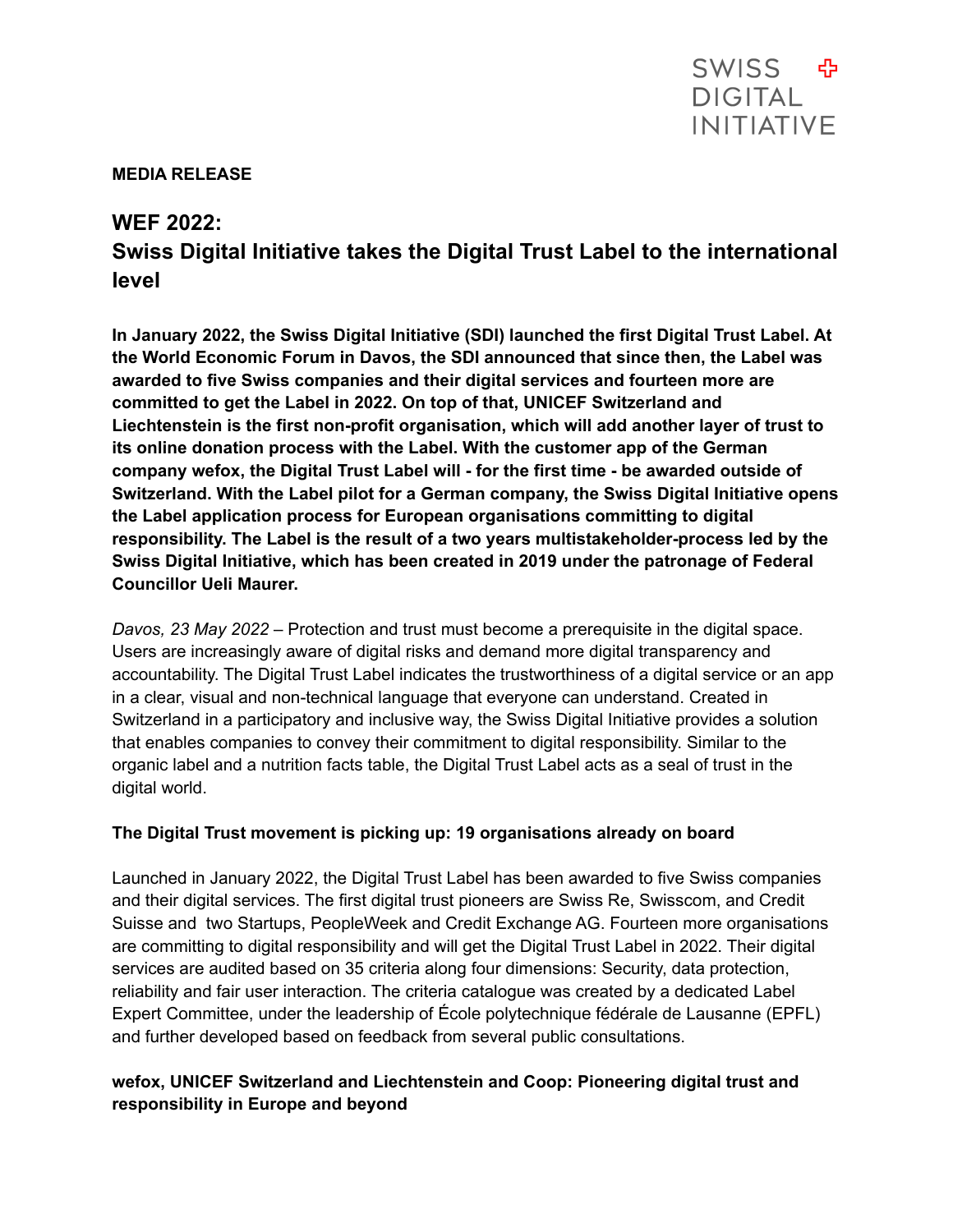

wefox, the innovative insurtech company, will soon be the first non Swiss-based company, which will apply the Label for their customer app. At the SDI Media Conference at WEF Annual Meeting 2022, **Julian Teicke, CEO of wefox**, said: *«As a digital-first insurance provider, we* know that trust needs to be earned in the digital sphere. We are proud to be among the first to *receive the Digital Trust Label. We will partner with the Swiss Digital Initiative to make digital trust not only a priority, but a movement from Europe to the world.»*

UNICEF Switzerland and Liechtenstein is the first non-profit organisation, which will start the labelling process for their online donation process. **Bettina Junker**, **Director of UNICEF Switzerland and Liechtenstein**: *«It is a key concern for us that supporters of UNICEF Switzerland & Liechtenstein can count on their data being handled in a secure manner and that our donation process meets the highest standards of digital responsibility.»*

Also in Switzerland, companies are making digital responsibility a top priority. With Coop.ch, the first Swiss retailer has committed to undergo the audit process and to make their service even more user-centric. **Philipp Wyss, CEO Coop:** «*Coop stands for highest sustainability and quality levels. We put our customers first, and this also applies to the trustworthiness of our digital experience*.»

#### **Label application process is now open for organisations all over Europe**

With the first Label pilot for a German company, the Swiss Digital Initiative opens the Label application process for companies all over Europe committing to digital responsibility. **Doris Leuthard, former Federal Councillor and president of the Swiss Digital Initiative**: *«We are proud to gain UNICEF Switzerland & Liechtenstein, as the first non-profit organisation, and wefox, as the first European use case, for the Digital Trust Label. The leaders of the future are organisations that live and breathe digital responsibility.»* **Niniane Paeffgen, Managing Director of the Swiss Digital Initiative** adds: «*The Label acts as a soft-law instrument and enables organisations to go the extra mile regarding digital responsibility*.*They walk-the-talk by putting principles into practice.*»

The Label is an example of a practical contribution to bring Swiss traditions and values to the digital world and acts as a starting point for a global movement towards more digital responsibility. **Benedikt Wechsler, Ambassador and Head of the Digitalisation Division of the Federal Department of Foreign Affairs (FDFA):** *«It is of utmost importance that trust will find its way into the digital sphere. With its long history on the international stage, Switzerland is the perfect place to debate and push ahead concrete solutions and tools to foster digital responsibility and trust.»*